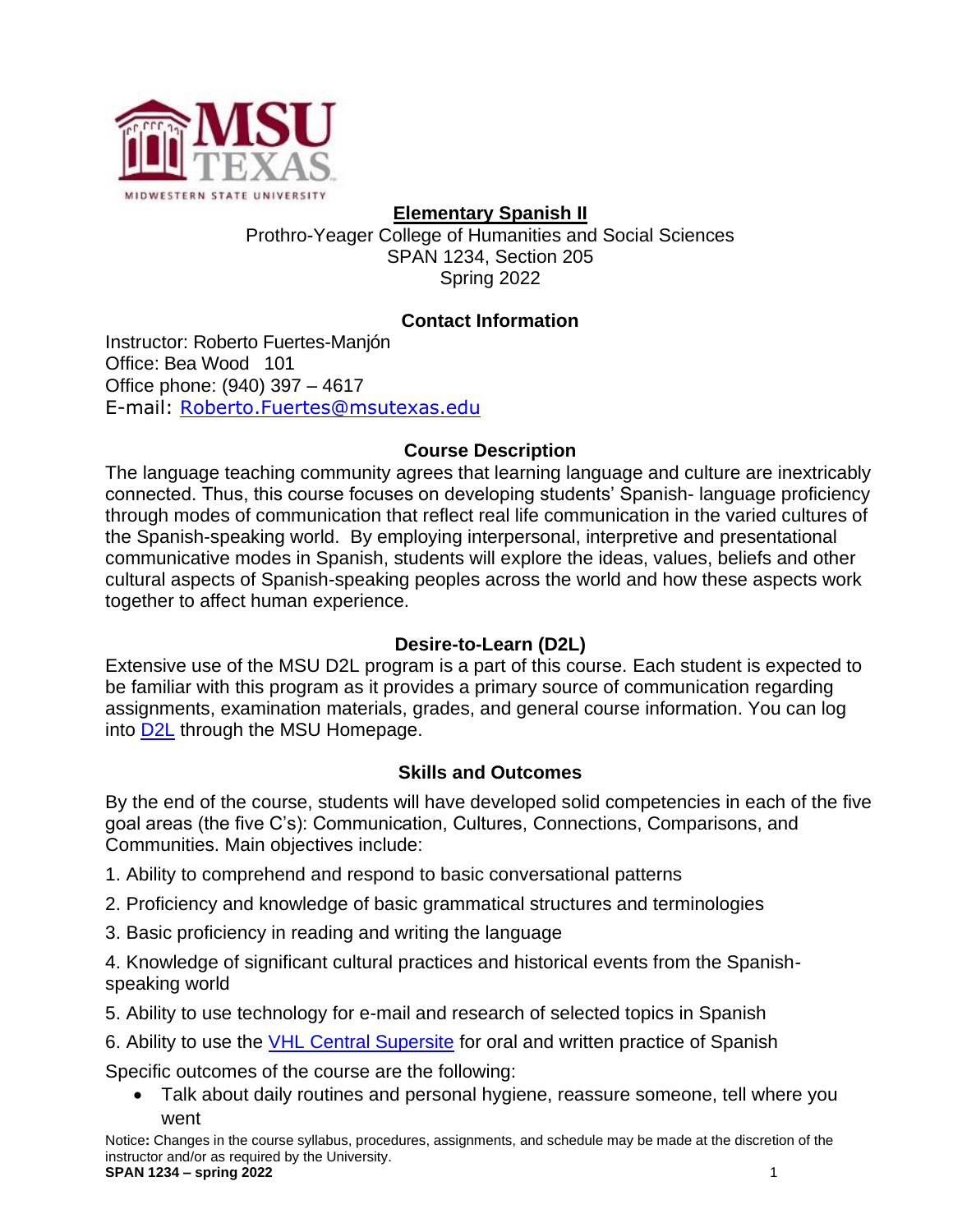- Talk about food, order at a restaurant, discuss familiar people and places
- Talk about celebrations and personal relationships, express congratulations, ask for the bill in a restaurant, express gratitude
- Discuss medical conditions, talk about parts of the body, talk about health and medical visits.
- Talk about using technology and electronics, talk about car trouble, use common expressions on the telephone, say how far away things are
- Welcome people, show people around the house, give instructions
- Describe and illustrate aspects of the cultures of Spanish-speaking countries and make comparisons between these cultures and their own culture(s) using basic linguistic structures and vocabulary in the target language.
- Evaluate their own values, behaviors and worldviews on the socio-cultural topics presented and compare these to those of Spanish-speakers.

# **Textbook and Instructional Materials**

- The following package is required for all courses. These materials will be used for both SPAN 1134 and SPAN 1234: *Aventuras*, **5th edition ISBN 978-1-68004-972-5**: Full color, loose leaf, 3 hole punched (binder ready) version of *Aventuras* **5th edition** with full [VHL Central Supersite](http://www.vhlcentral.com/) plus & WebSAM technology. Please note the code with this package lasts for 36 months. Please contact your instructor or World Languages & Cultures at 397-4309 if you have any questions.
- 10 long Scantrons

# **Study Hours and Tutoring**

Approximately one hour of study daily is suggested for success in this course. You are welcome to come to my office or meet with me via Zoom or Skype when you have questions about topics presented in class. Before you visit for me for tutoring, please make sure you have watched the tutorials/presentations at the [VHL Central Supersite.](http://www.vhlcentral.com/) Typically, tutoring is also available for free with our departmental tutor and/or with the MSU Tutoring Center (McCullough Hall). As soon as I have information about these tutoring options, I will share them with you.

# **Student Handbook**

Refer to: [Student Handbook 2017-18](https://mwsu.edu/Assets/documents/student-life/student-handbook-2017-18.pdf)

## Academic Misconduct Policy & Procedures

Academic Dishonesty: Cheating, collusion, and plagiarism (the act of using source material of other persons, either published or unpublished, without following the accepted techniques of crediting, or the submission for credit of work not the individual's to whom credit is given). Additional guidelines on procedures in these matters may be found in the Office of Student Conduct.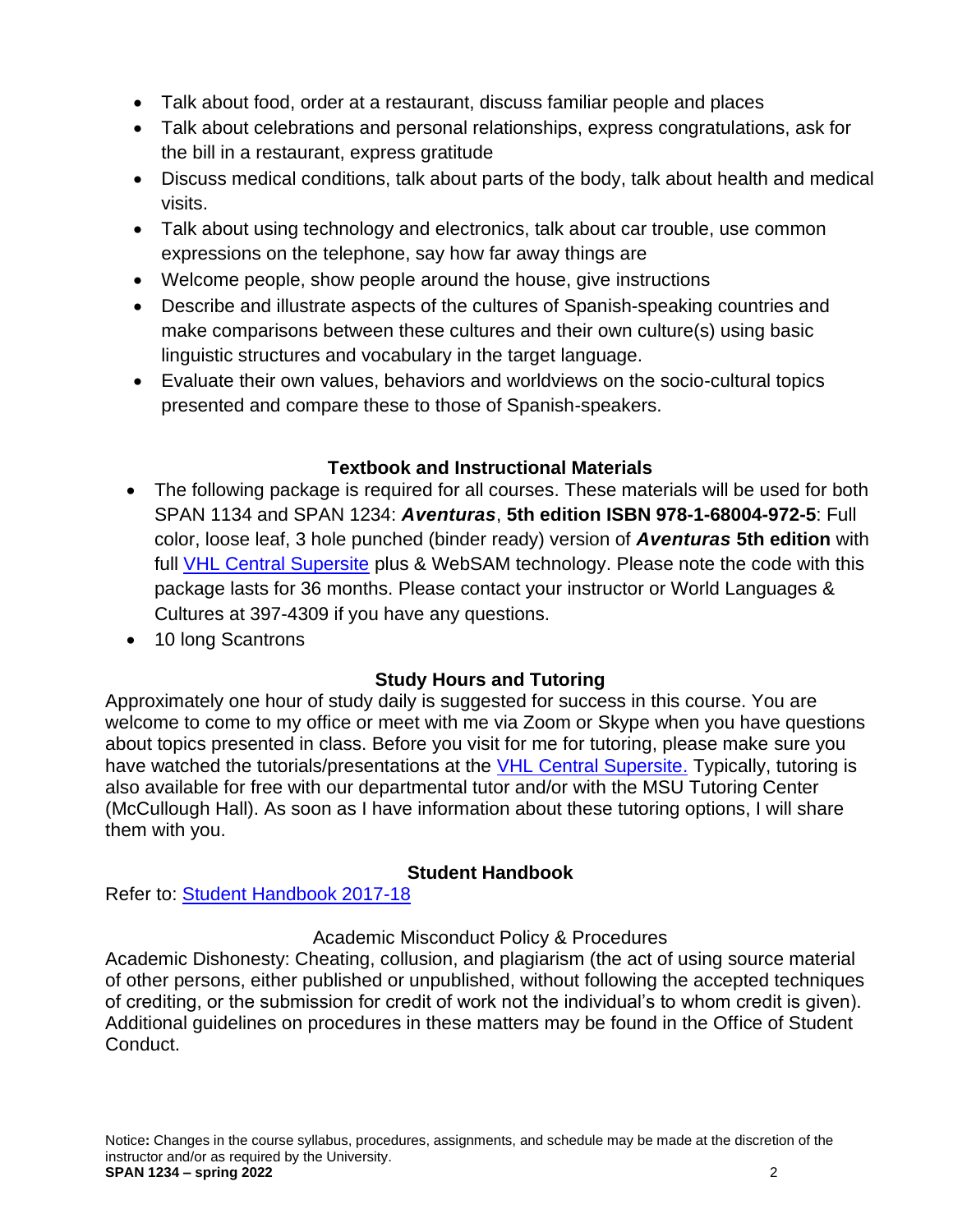## **Grading**

The following components make up the course grade. The number of quizzes and graded homework assignments will vary according to the discretion of the instructor.

| Table 1 |  |  |
|---------|--|--|
|         |  |  |

|                                                | $%$ of |
|------------------------------------------------|--------|
| Assignments                                    | Course |
|                                                | Grade  |
| Attendance                                     | 5%     |
| Participation (in class and/or via VHL Central | 10%    |
| Supersite live and virtual partner chats)      |        |
| Homework Assignments (VHL Central Supersite)   | 5%     |
| Quizzes (in class and via D2L)                 | 10 %   |
| Language Laboratory Quizzes (Bea Wood 128)     | 5%     |
| Exam 1 (Lessons 7 & 8)                         | 15%    |
| Exam 2 (Lessons 9 & 10)                        | 15%    |
| Exam 3 (Lessons 11 & 12)                       | 15%    |
| <b>Comprehensive Final Exam</b>                | 20%    |
| Total                                          | 100%   |

Table 2: Total percentages for final grade.

| Grade | <b>Points</b> |
|-------|---------------|
| A     | $90 - 100$    |
| В     | $80 - 89$     |
| C     | $70 - 79$     |
| Ŋ     | $60 - 69$     |
| F     | Less than 60  |

### **Midterm Progress Report**

In order to help students keep track of their progress toward course objectives, the instructor for this class will provide a Midterm Progress Report through each student's WebWorld account. Midterm grades will not be reported on the students' transcript; nor will they be calculated in the cumulative GPA. They simply give students an idea of where they stand at the midpoint of the semester. Students earning below a C at the midway point should meet with the instructor and/or take advantage of tutoring options.

### **Attendance**

You are required to be in class for the entire 50-minute period. Arrive on time. You may be counted absent if you are more than 10 minutes late for class or if you leave class early.

Absences due to official university functions or illness will be dealt with on an individual basis and should be discussed with the instructor outside of class time. There are no "excused" absences from regular class periods and the instructor will take attendance every day. Each absence lowers your attendance grade. The attendance grade is calculated by dividing the number of days that you are in class by the number of days that the course meets. (Example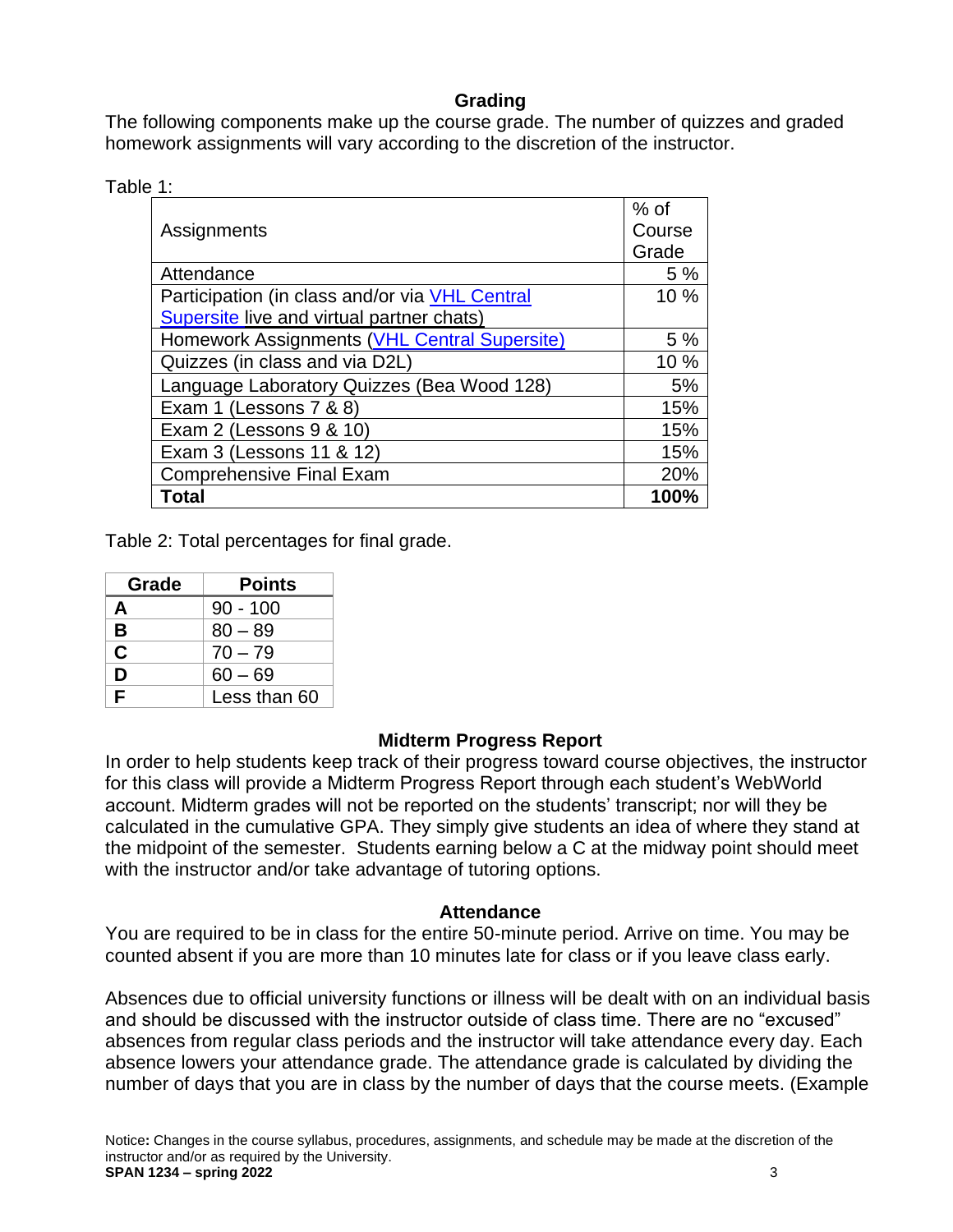for 2 absences out of a total of 57 class days:  $55/57 = .9649... = 96.49%$ ). The attendance grade contributes 5% to the final course grade.

**This syllabus serves as notice that you may be dropped from the class without further notification if you are absent more than six times.** . If you decide to drop the course, you must follow university procedure for dropping a course to receive a W. If the instructor drops you, you will receive a WF or F.

### **Participation**

The participation grade contributes 10% to your course grade and is based upon your use of Spanish in the classroom and via optional recorded chats with classmates or with an online avatar. Don't worry about speaking perfect Spanish. Accuracy will come with practice and repetition.

# **Quizzes in class and in D2L (Desire-To-Learn)**

Four quizzes based on homework and class work will be given in class. These quizzes will contribute 10% to your course grade . No late work is accepted, and no make-up quizzes are given.

## **Core Curriculum Assessment**

One of the D2L Quizzes will also serve as an assessment of the student's performance of the core curriculum objectives in the specific context of this course. The short answer quiz will be based upon a film or article(s) that I will assign around the middle of the semester. The film or article(s) will present the student with an ethical dilemma or issue for resolution. In their responses, students should demonstrate that they have adequately researched and considered the topic in the framework of the core curriculum objectives.

The core objectives for the Language, Philosophy and Culture Foundational Component Area are addressed in this course according to the following descriptions:

- Critical Thinking Skills: Students will demonstrate creative thinking, innovation, inquiry and analysis, evaluation, and synthesis of information.
- Communication Skills: Students will demonstrate effective development, interpretation, and expression of ideas through written, oral, and visual communication.
- Personal Responsibility: Students will demonstrate the ability to connect choices, actions, and consequences to ethical decision making.
- Social Responsibility: Students will demonstrate intercultural competence, knowledge of civic responsibility and the ability to engage effectively in regional, national, and global communities.

In responding to the topic, students must identify their core beliefs and the origins of those core beliefs, recognize the ethical issue(s) presented and the relationships between issues, state a position on the issue(s) and connect their position to implied actions and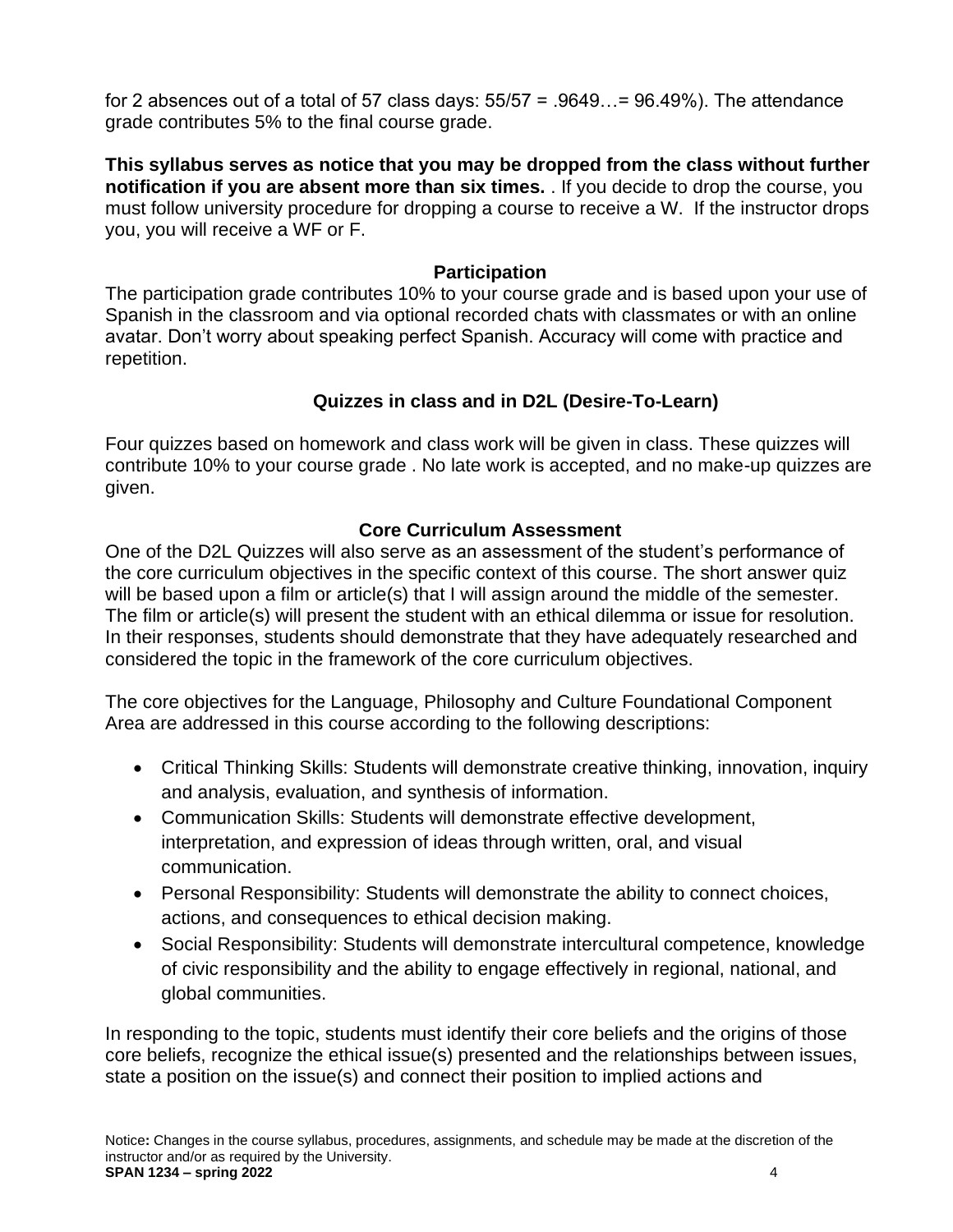consequences<sup>1</sup>. More information about this assessment will be given by midsemester at the latest.

### **Homework Assignments**

You will have almost daily homework assignments on the [VHL Central Supersite.](http://www.vhlcentral.com/) Some of the assignments are for the presentation of vocabulary and/or tutorials for grammar topics. These assignments include written, audio and video activities. The purpose of these assignments is to help you learn the material, so you should use all the VHL resources (vText, vocabulary cards, etc.) to complete these "homework" type activities.

Each assignment is to be completed by **the start of class time on the due date** (see calendar/dashboard in [VHL Central Supersite\)](http://www.vhlcentral.com/). Homework completed after the due date will be accepted but with a 5% penalty assessed for each day past the original due date for that assignment. For each lesson in the [VHL Central Supersite,](http://www.vhlcentral.com/) an average of all the homework assignments for that lesson will be recorded in the D2L course gradebook. Once the lesson grade has been recorded in the D2L gradebook, no late work will be accepted. These lesson grades contribute 5 % to your course grade. You are welcome to work ahead in the online program. Your lowest grade in this category will be dropped at the end of the semester.

### **Language Lab Quizzes**

You will take six listening comprehension quizzes in the World Languages Laboratory in Bea Wood 127/128. The quizzes are based on videos related to the vocabulary, grammar and cultural concepts presented in each lesson. You may preview these videos at the VHL [Central Supersite](http://www.vhlcentral.com/) and you will need to access the site in the Language Laboratory to complete your quizzes.

Please show your MSU Student ID to the lab attendant to receive your quiz. You will receive a quiz and a Scantron. You are not allowed to use books, notes, or any other materials when completing the quiz. Also, do not write on the quiz. Please sign out at the lab attendant's desk. Make-up and/or late quizzes are not permitted. Your lowest lab grade will be dropped at the end of the semester. Please note the due dates below. A schedule of lab hours will be posted on D2L as soon as it is available.

| ∟esson<br>. .                  | Lesson 8.     | u.<br>Lesson<br>ັບ.                                  |
|--------------------------------|---------------|------------------------------------------------------|
| Lessc<br>$\blacksquare$<br>טי. | Lesson<br>. . | ៱៱.<br>$\sim$ $\sim$ $\sim$<br>Lessc<br>$\epsilon$ . |

### **Exams**

There are three major exams, one every two lessons. Each exam consists of a multiple choice, matching, and/or true false portion and a written/short answer portion. Each portion is worth approximately 50% of the exam grade. Each major exam contributes 15% to the final course grade. You will be allowed one class period (50 minutes) for each major exam.

### **Final Exam**

The comprehensive final exam covers all materials studied during the course. The exam consists of a multiple choice, matching, and/or true false portion and a written/short answer portion. Each portion is worth approximately 50% of the exam grade. The Final Exam

<sup>&</sup>lt;sup>1</sup> Modified from AAC&U Ethical Responsibility VALUE Rubric.

Notice**:** Changes in the course syllabus, procedures, assignments, and schedule may be made at the discretion of the instructor and/or as required by the University. **SPAN 1234 – spring 2022** 5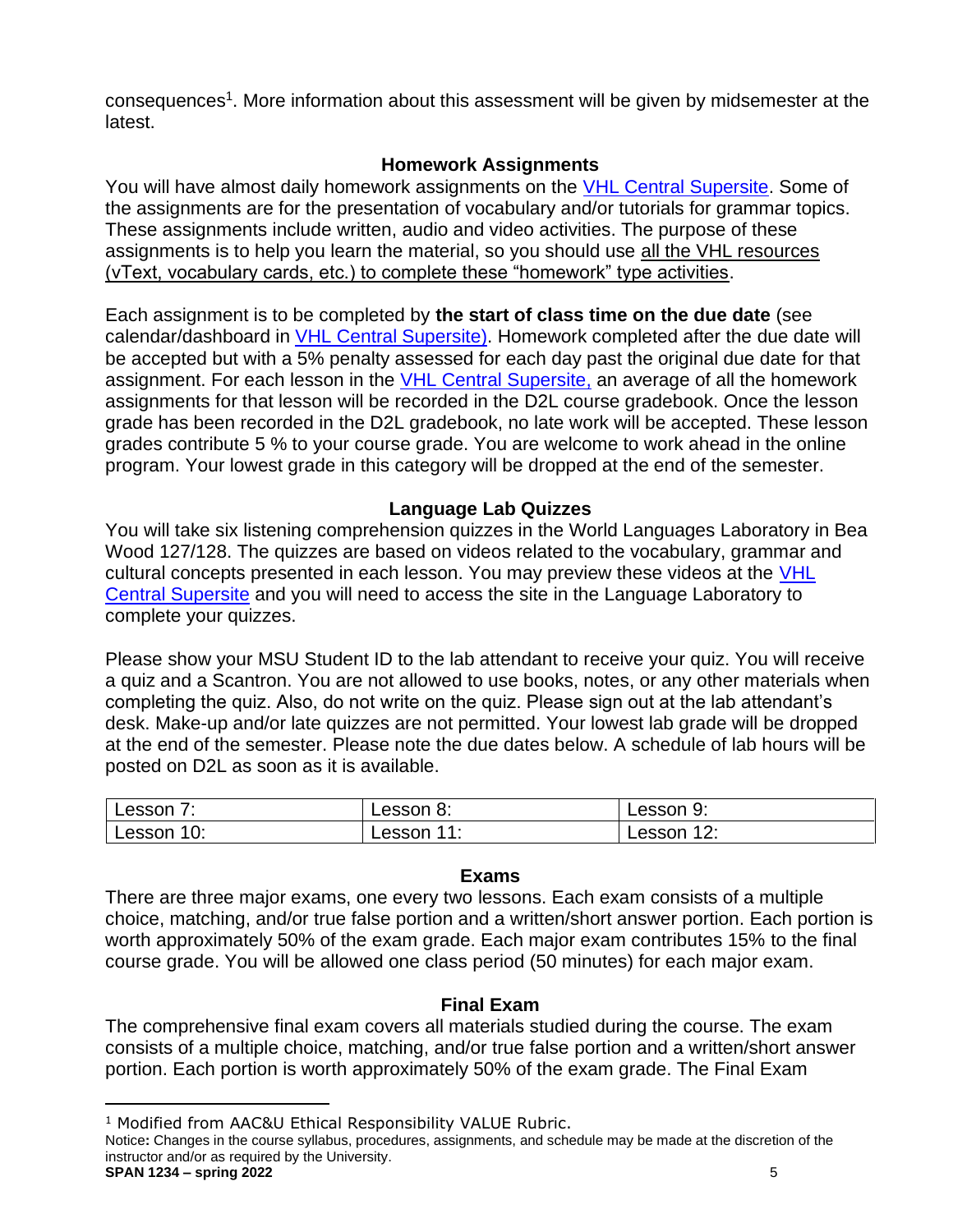contributes 20% to the final course grade. The Final Exam for this course is scheduled for **Saturday, April 30, 2022, 10:30 am – 12:30 pm**. The location for the exam will be announced during the last week of classes.

### **Extra Credit**

No extra credit assignments are given to individuals that are not offered to the entire class. All extra credit assignments will be offered at the discretion of the instructor.

### **Late Work**

No late work is accepted with the exception of homework assignments completed in the VHL [Central Supersite](http://www.vhlcentral.com/) Individual assignments are accepted with a 5% late penalty per day until the due date for each lesson's assignments. Please see the calendar at the [VHL Central](http://www.vhlcentral.com/)  **[Supersite](http://www.vhlcentral.com/)** 

# **Make Up Work/Quizzes/Exams**

No make-up work is accepted, and no make-up quizzes will be offered.

If you know you will miss an exam due to an official university function, please plan with your instructor prior to the absence and as soon as possible. If you are absent from an exam, you must present documented proof of illness or university activity to your instructor before an early or make up exam will be scheduled.

## **Important Dates**

Change of Schedule and Late Registration: **January 10-13, 2022 Last Day to drop with a grade of "W:" March 21, 2022 (4 pm) Final Exam: Saturday, April 30, 2022 (10:30 am – 12:30 pm)** See course schedule for other important dates.

.

## **Instructor Class Policies**

Please be polite to your instructor and fellow students. Pay attention to the instructor and to your fellow students when they are speaking. Do not engage your classmates in conversation in English during class.

Please silence your devices during class. Text messaging or the use of non-authorized electronic devices is prohibited. Please speak with your instructor if you have questions.

No food or drinks, except for water, are allowed in our classrooms.

# **Change of Schedule**

A student dropping a course (but not withdrawing from the University) within the first 12 class days of a regular semester or the first four class days of a summer semester is eligible for a 100% refund of applicable tuition and fees. Dates are published in the Schedule of Classes each semester.

## **Refund and Repayment Policy**

A student who withdraws or is administratively withdrawn from Midwestern State University (MSU) may be eligible to receive a refund for all or a portion of the tuition, fees and room/board charges that were paid to MSU for the semester. HOWEVER, if the student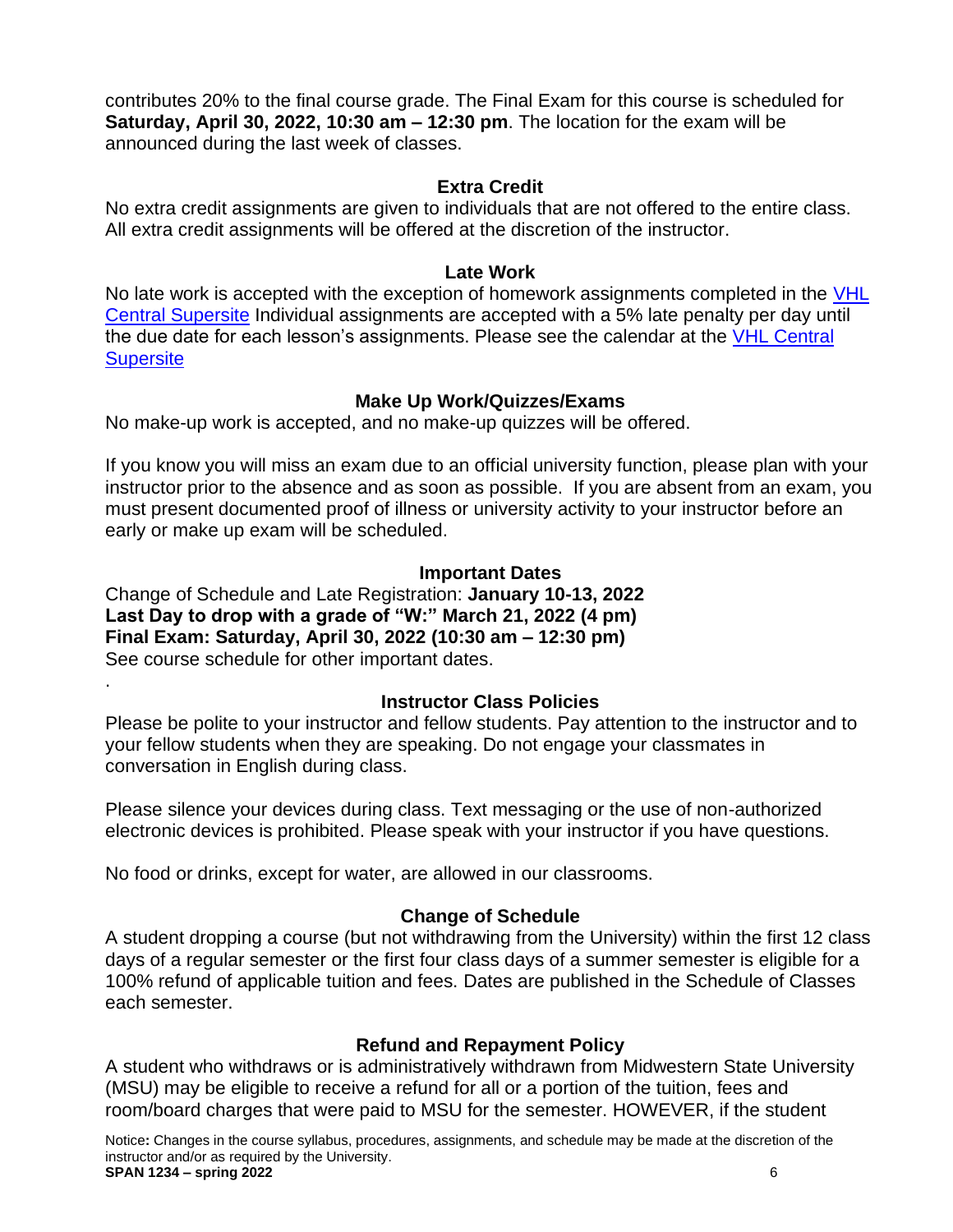received financial aid (federal/state/institutional grants, loans and/or scholarships), all or a portion of the refund may be returned to the financial aid programs. As described below, two formulas (federal and state) exist in determining the amount of the refund. (Examples of each refund calculation will be made available upon request).

### **Services for Students With Disabilities**

In accordance with Section 504 of the Federal Rehabilitation Act of 1973 and the Americans with Disabilities Act of 1990, Midwestern State University endeavors to make reasonable accommodations to ensure equal opportunity for qualified persons with disabilities to participate in all educational, social, and recreational programs and activities. After notification of acceptance, students requiring accommodations should make application for such assistance through Disability Support Services, located in the Clark Student Center, Room 168, (940) 397-4140. Current documentation of a disability will be required in order to provide appropriate services, and each request will be individually reviewed. For more details, please go to **Student Life Disability**.

## **University Policies**

Campus Carry Rules/Policies Refer to: [Campus Carry Rules and Policies.](file:///C:/Users/sarah.butler/Documents/Exploraciones/1134%20Exploraciones/Syllabi/redir.aspx%3fREF=ILderOafu1kPmGJHJCbe_h7IBv72KsA8cq1Nufx-na_dZEesBcfTCAFodHRwOi8vbXdzdS5lZHUvY2FtcHVzLWNhcnJ5L3J1bGVzLXBvbGljaWVz)

Smoking/Tobacco Policy

College policy strictly prohibits the use of tobacco products in any building owned or operated by WATC. Adult students may smoke only in the outside designated-smoking areas at each location.

## Alcohol and Drug Policy

To comply with the Drug Free Schools and Communities Act of 1989 and subsequent amendments, students and employees of Midwestern State are informed that strictly enforced policies are in place which prohibits the unlawful possession, use or distribution of any illicit drugs, including alcohol, on university property or as part of any universitysponsored activity. Students and employees are also subject to all applicable legal sanctions under local, state and federal law for any offenses involving illicit drugs on University property or at University-sponsored activities.

## **Grade Appeal Process**

Students who wish to appeal a grade should consult the Midwestern State University [Undergraduate Catalog](http://catalog.mwsu.edu/content.php?catoid=14&navoid=655#Appeal_of_Course_Grade)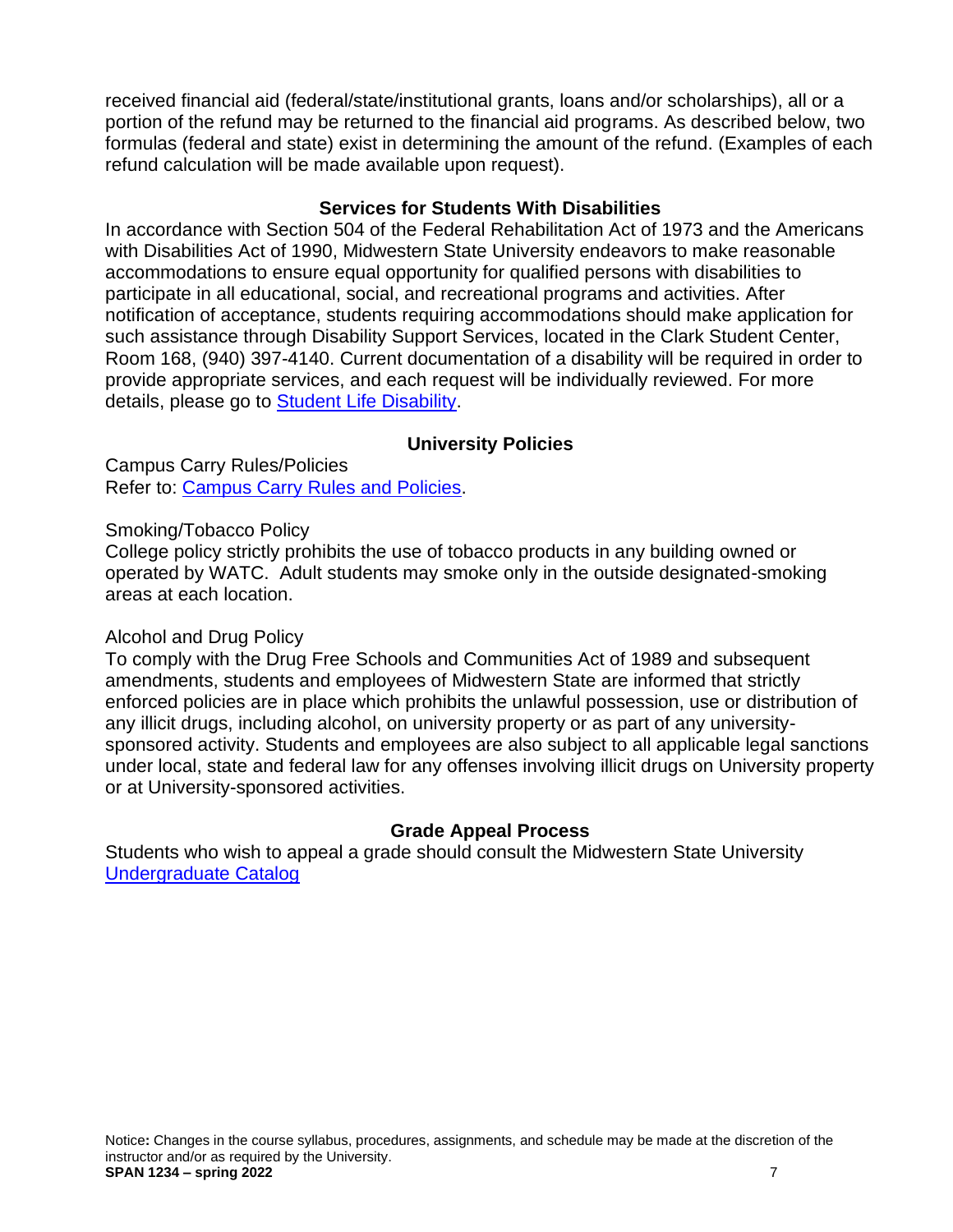| <b>Course Calendar</b> |               |                  |                                                             |
|------------------------|---------------|------------------|-------------------------------------------------------------|
| <b>Dates</b>           | Exams         | Chapter          | <b>Topics</b>                                               |
| Semana 1:              |               | Lección 7        | Introduction to the course and Review<br>$\bullet$          |
| Jan 10-14              |               |                  | Words related to personal hygiene and daily<br>$\bullet$    |
|                        |               |                  | routines                                                    |
|                        |               |                  | <b>Sequencing Expressions</b>                               |
| <b>Jan 17</b>          |               |                  | No class - Martin Luther King, Jr. Holiday                  |
| Semana 2:              |               | Lección 7        | Cultura: La siesta                                          |
| Jan 18-21              |               |                  | <b>Reflexive Verbs</b><br>$\bullet$                         |
|                        |               |                  | Indefinite and Negative Words                               |
|                        |               |                  | Preterite of ser and ir<br>$\bullet$                        |
| Semana 3:              |               | Lecciones        | Gustar and other verbs like gustar<br>$\bullet$             |
| Jan 24-28              |               | 7y8              | Words related to restaurants and meals<br>$\bullet$         |
|                        |               |                  | Adjectives that describe food<br>$\bullet$                  |
| Semana 4:              |               | Lección 8        | Cultura: Frutas y verduras de América<br>$\bullet$          |
| Jan 31-Feb 4           |               |                  | Preterite of stem-changing verbs<br>$\bullet$               |
|                        |               |                  | <b>Double Object Pronouns</b><br>$\bullet$                  |
| Semana 5:              |               | Lección 8        | The verbs saber and conocer<br>$\bullet$                    |
| Feb 7-11               |               |                  | <b>Comparatives and Superlatives</b><br>$\bullet$           |
|                        |               |                  | Review of Lessons 7 and 8                                   |
| Feb <sub>11</sub>      | <b>Examen</b> | <b>Lecciones</b> |                                                             |
|                        | 1             | 7 y 8            |                                                             |
| Semana 6:              |               | Lección 9        | Quiz I<br>$\bullet$                                         |
| Feb 14-18              |               |                  | Words related to celebrations and desserts                  |
|                        |               |                  | $\bullet$                                                   |
|                        |               |                  | Personal relationships and stages of life<br>$\bullet$      |
|                        |               |                  | Cultura: Semana Santa: más que una<br>$\bullet$             |
|                        |               |                  | celebración                                                 |
|                        |               |                  | Irregular preterites<br>$\bullet$                           |
| Semana 7:              |               | Lección 9        | Irregular preterites continued<br>$\bullet$                 |
| Feb 21-25              |               |                  | Verbs that change meaning in the preterite                  |
|                        |               |                  | ¿Qué? and ¿cuál?<br>$\bullet$                               |
| Semana 8:              |               | Lecciones        | Words related to illness, medicine, healthcare<br>$\bullet$ |
| Feb 28-Mar 4           |               | 9y10             | Parts of the body                                           |
|                        |               |                  | Cultura: Servicios de salud<br>$\bullet$                    |
|                        |               |                  | The imperfect tense                                         |
| Semana 9:              |               | Lección 10       | Constructions with se                                       |
| Mar 7-Mar 11           |               |                  | Adverbs<br>$\bullet$                                        |
|                        |               |                  | Review of Lessons 9 and 10                                  |
| <b>Mar 11</b>          | <b>Examen</b> | <b>Lecciones</b> |                                                             |
|                        | 2             | 9 y 10           |                                                             |
| Mar 14-18              |               |                  | <b>No classes - Spring Break</b>                            |